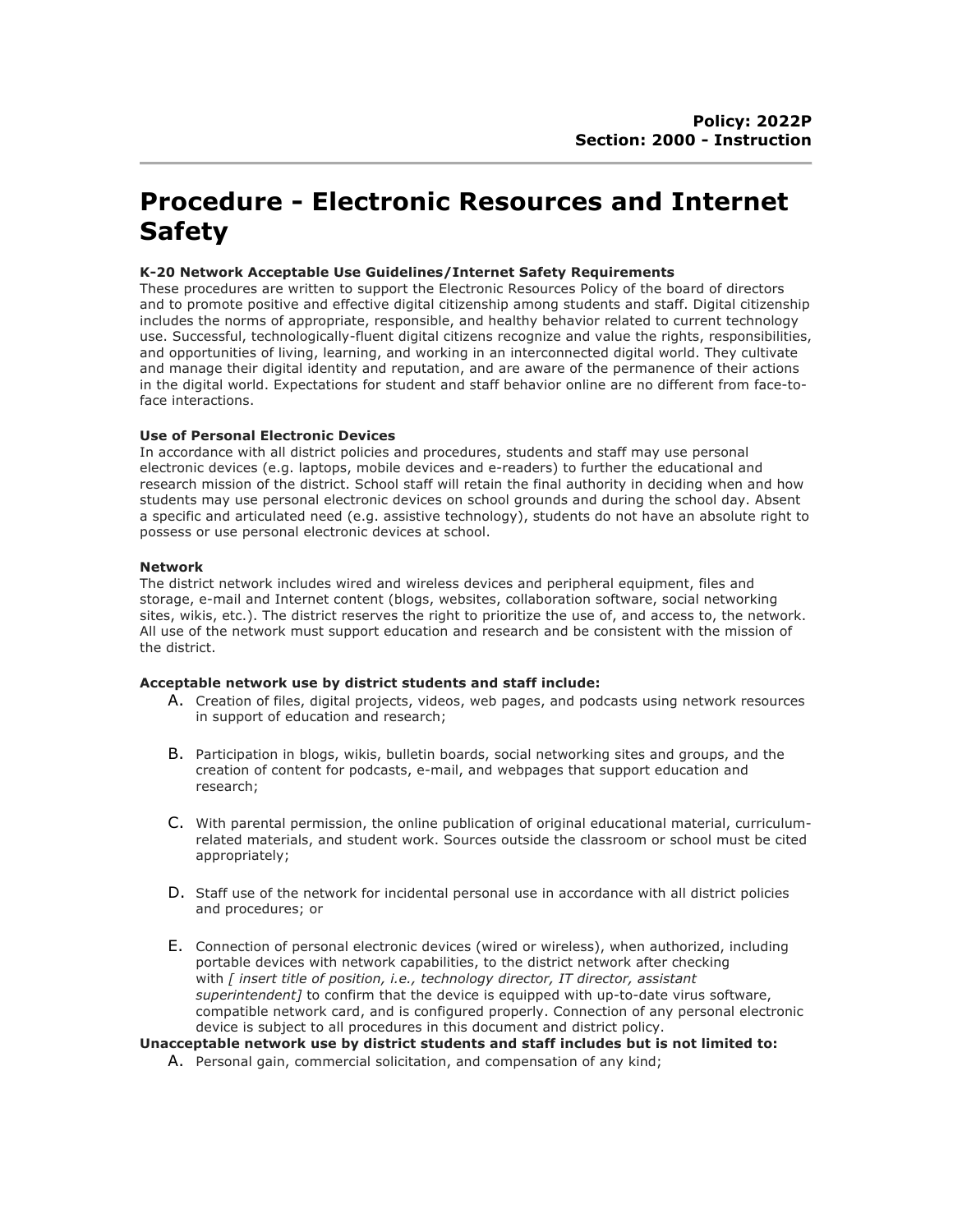- B. Actions that result in liability or cost incurred by the district;
- C. Downloading, installing and use of games, audio files, video files, games, or other applications (including shareware or freeware) without permission or approval from the *[ insert title of position]*;
- D. Support for or opposition to ballot measures, candidates, and any other political activity;
- E. Hacking, cracking, vandalizing, the introduction of malware, including viruses, worms, Trojan horses, time bombs, and changes to hardware, software, and monitoring tools;
- F. Unauthorized access to other district computers, networks, and information systems;
- G. Action constituting harassment, intimidation or bullying, including cyberbullying, hate mail, defamation, discriminatory jokes, and remarks. This may also include the manufacture, distribution, or possession of inappropriate digital images;
- H. Information posted, sent, or stored online that could endanger others (e.g., bomb construction, drug manufacturing);
- I. Accessing, uploading, downloading, storage and distribution of obscene, pornographic, or sexually explicit material
- J. Attaching unauthorized devices to the district network. Any such device will be confiscated and additional disciplinary action may be taken; or
- K. Any unlawful use of the district network, including but not limited to stalking, blackmail, violation of copyright laws, and fraud.

The district will not be responsible for any damages suffered by any user, including but not limited to, loss of data resulting from delays, non-deliveries, mis-deliveries, or service interruptions caused by his/her own negligence or any other errors or omissions. The district will not be responsible for unauthorized financial obligations resulting from the use of, or access to, the district's computer network or the Internet.

## **Internet Safety**

Personal Information and Inappropriate Content:

- A. Students and staff should not reveal personal information, including a home address and phone number on web sites, blogs, podcasts, videos, social networking sites, wikis, e-mail, or as content on any other electronic medium;
- B. Students and staff should not reveal personal information about another individual on any electronic medium without first obtaining permission;
- C. No student pictures or names can be published on any public class, school or district website unless the appropriate permission has been obtained according to district policy
- D. If students encounter dangerous or inappropriate information or messages, they should notify the appropriate school authority; and
- E. Students should be aware of the persistence of their digital information, including images and social media activity, which may remain on the Internet indefinitely.

#### **Filtering and Monitoring**

Filtering software is used to block or filter access to visual depictions that are obscene and all child pornography in accordance with the Children's Internet Protection Act (CIPA). Other objectionable material could be filtered. The determination of what constitutes "other objectionable" material is a local decision.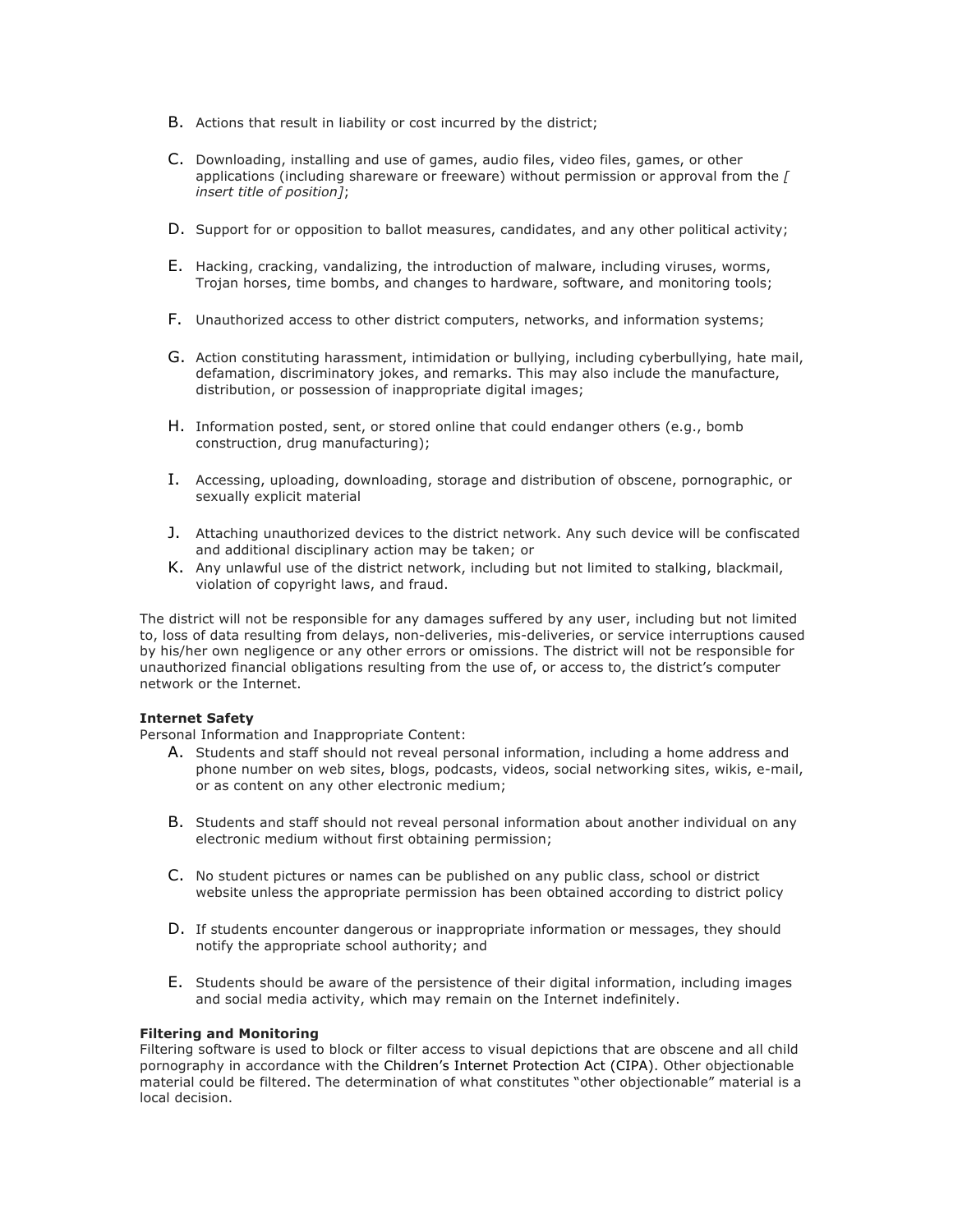- A. Filtering software is not 100 percent effective. While filters make it more difficult for objectionable material to be received or accessed, filters are not a solution in themselves. Every user must take responsibility for his/her use of the network and Internet and avoid objectionable sites;
- B. Any attempts to defeat or bypass the district's Internet filter or conceal Internet activity are prohibited (e.g., proxies, https, special ports, modifications to district browser settings, and any other techniques designed to evade filtering or enable the publication of inappropriate content);
- C. E-mail inconsistent with the educational and research mission of the district will be considered SPAM and blocked from entering district e-mail boxes;
- D. The district will provide appropriate adult supervision of Internet use. The first line of defense in controlling access by minors to inappropriate material on the Internet is deliberate and consistent monitoring of student access to district devices;
- E. Staff members who supervise students, control electronic equipment, or have occasion to observe student use of said equipment online, must make a reasonable effort to monitor the use of this equipment to assure that student use conforms to the mission and goals of the district
- F. Staff must make a reasonable effort to become familiar with the Internet and to monitor, instruct, and assist effectively;
- G. The district may monitor student use of the district network, including when accessed on students' personal electronic devices and devices provided by the district, such as laptops, netbooks, and tablets; and
- H. The district will provide a procedure for students and staff members to anonymously request access to internet websites blocked by the district's filtering software. The procedure will indicate a timeframe for a designated school official to respond to the request. The requirements of the Children's Internet Protection Act (CIPA) will be considered in evaluation of the request. The district will provide an appeal process for requests that are denied.

## **Internet Safety Instruction**

All students will be educated about appropriate online behavior, including interacting with other individuals on social networking websites and in chat rooms, and cyberbullying awareness and response:

- A. Age appropriate materials will be made available for use across grade levels; and
- B. Training on online safety issues and materials implementation will be made available for administration, staff, and families.

## **Copyright**

Downloading, copying, duplicating, and distributing software, music, sound files, movies, images, or other copyrighted materials without the specific written permission of the copyright owner is generally prohibited. However, the duplication and distribution of materials for educational purposes is permitted when such duplication and distribution falls within the Fair Use Doctrine of the United States Copyright Law (Title 17, USC) and content is cited appropriately.

## **Ownership of Work**

All work completed by employees as part of their employment will be considered property of the district. The District will own any and all rights to such work including any and all derivative works, unless there is a written agreement to the contrary.

All work completed by students as part of the regular instructional program is owned by the student as soon as it is created, unless such work is created while the student is acting as an employee of the school system or unless such work has been paid for under a written agreement with the school system. If under an agreement with the district, the work will be considered the property of the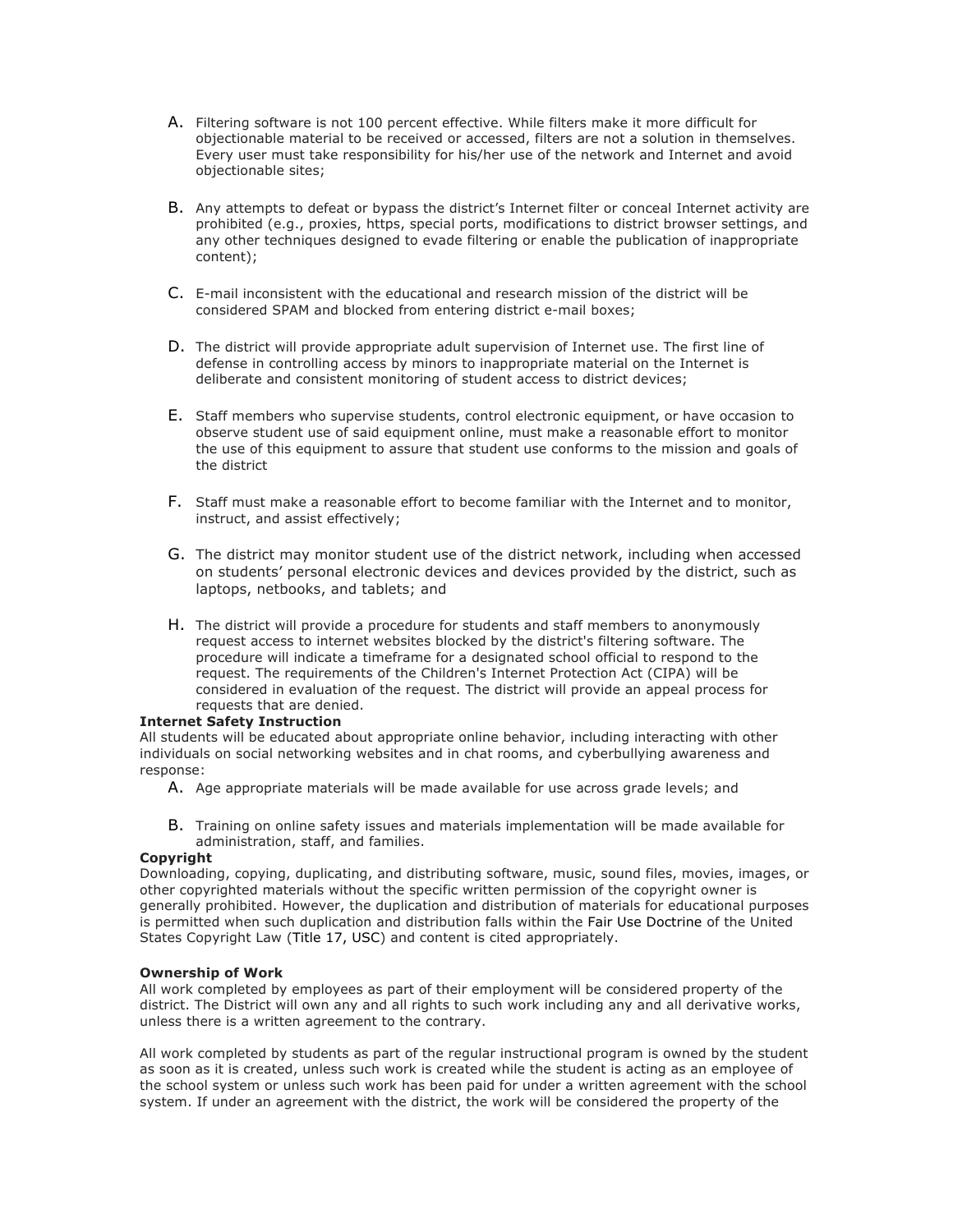district. Staff members must obtain a student's permission prior to distributing his/her work to parties outside the school.

#### **Network Security and Privacy**

Passwords are the first level of security for a user account. System logins and accounts are to be used only by the authorized owner of the account for authorized district purposes. Students and staff are responsible for all activity on their account and must not share their account password.

The following procedures are designed to safeguard network user accounts:

- A. Change passwords according to district policy:
- B. Do not use another user's account;
- C. Do not insert passwords into e-mail or other communications;
- D. If you write down your user account password, keep it in a secure location;
- E. Do not store passwords in a file without encryption;
- F. Do not use the "remember password" feature of Internet browsers; and
- G. Lock the screen or log off if leaving the computer.

#### **Student Data is Confidential**

District staff must maintain the confidentiality of student data in accordance with the Family Educational Rights and Privacy Act (FERPA).

#### **No Expectation of Privacy**

The district provides the network system, e-mail, and Internet access as a tool for education and research in support of the district's mission. The district reserves the right to monitor, inspect, copy, review, and store, without prior notice, information about the content and usage of:

- A. The district network, including when accessed on students' personal electronic devices and on devices provided by the district, such as laptops, netbooks, and tablets;
- B. User files and disk space utilization;
- C. User applications and bandwidth utilization;
- D. User document files, folders and electronic communications;
- E. E-mail;
- F. Internet access; and
- G. Any and all information transmitted or received in connection with network and e-mail use.

No student or staff user should have any expectation of privacy when using the district's network. The district reserves the right to disclose any electronic messages to law enforcement officials or third parties as appropriate. All documents are subject to the public records disclosure laws of the State of Washington.

#### **Educational Applications and Programs**

District staff may request students to download or sign up for applications or programs on the students' personal electronic devices. Such applications and programs are designed to help facilitate lectures, student assessment, communication, and teacher-student feedback, among other things.